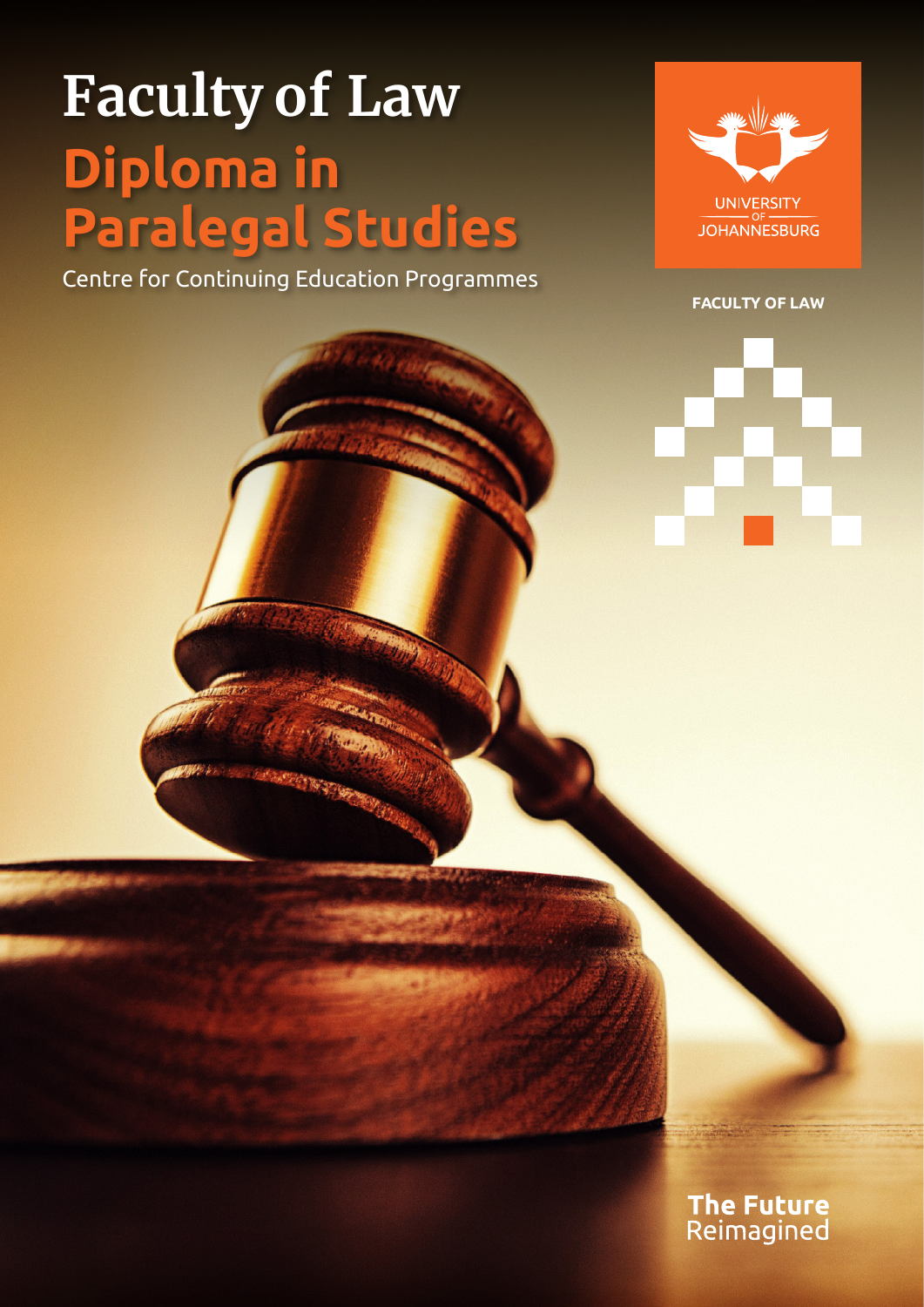# **Course With Limited Contact (Distance)**

More and more institutions rely on paralegals to render support services in the field of law and commerce. The responsibility that rests on the shoulders of the paralegal has increased significantly over the past few years, creating a need for thorough training.

The Diploma in Law (Paralegal Studies) presented by the Faculty of Law of the University of Johannesburg is a qualification that focuses on the basic principles of law in combination with the skills that a paralegal needs to work with in the field of law and commerce.

It equips the paralegal to provide support functions in law, firms, legal advice offices, the Department of Justice, various functions in insurance companies and other entities in the commercial sector.

#### **First -Year Modules**

Introduction to SA Law and Family Law 1 Criminal Law and Law of Criminal Procedure and Evidence 1 Civil Law 1 Business Law 1 and Communication Skills **Compulsory workshops**

### **Second-Year Modules**

Family Law 2 Criminal Law and Law of Criminal Procedure and Evidence 2 Civil Law 2 Business Law 2 and Labour Law **Compulsory workshops**

# **Third-Year Modules**

Civil Law 3 Business Law 3 **Compulsory workshops**

#### **Course Fees**

**\* Please contact our office to confirm the course fees.**

After the Application has been processed the student will be notified when to make the necessary payment of Registration fee.

The next payment will be 60% of remaining balance by 14 April. Thereafter the remaining balance by 15 August.

SADC / International Students (Applicants who do not have a South African ID) pay an additional International Levy.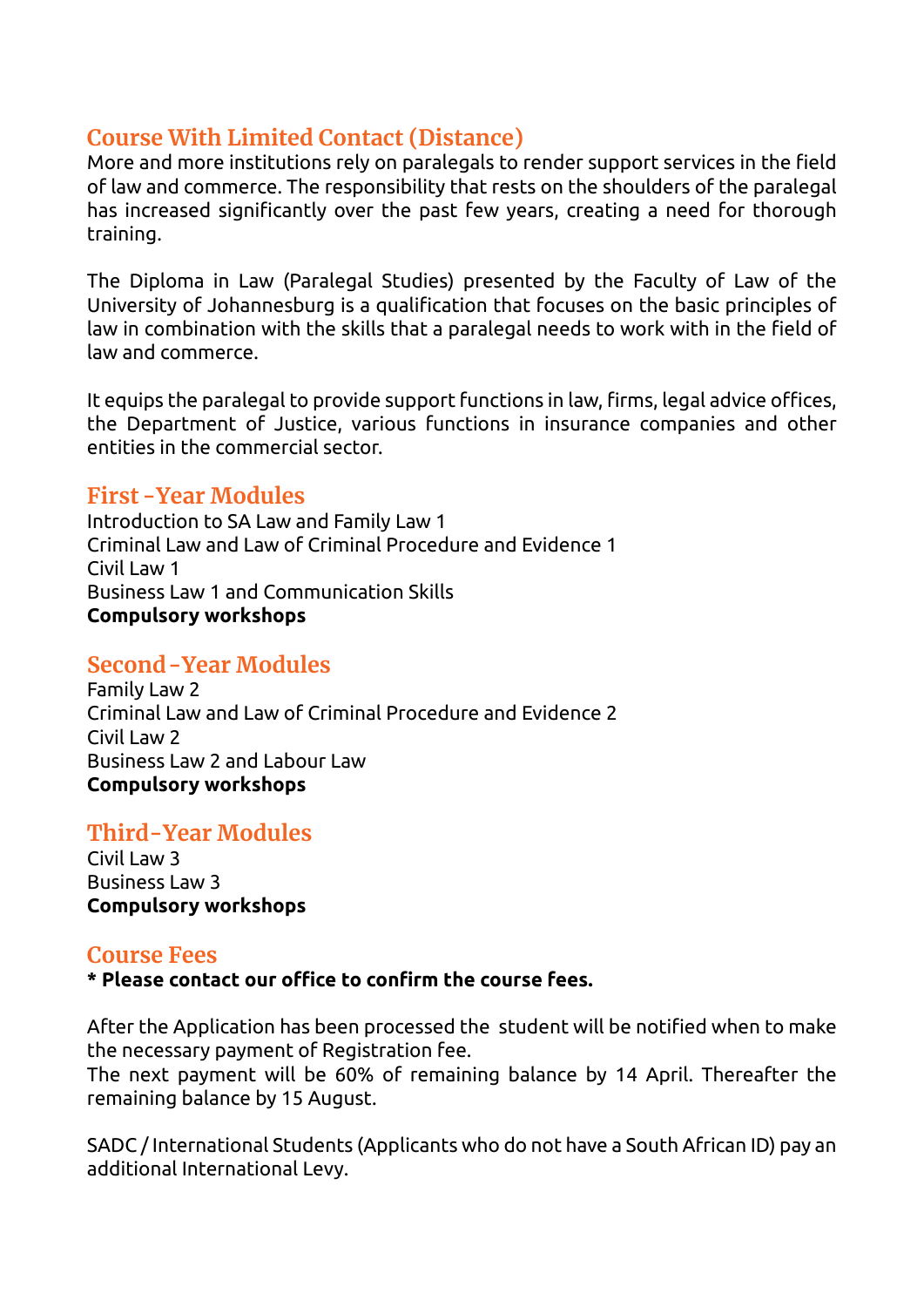#### **Assessment:**

There will be a written examination at the end of the academic year. One or two assignments must be completed during the year.

#### **Prescribed material:**

The programme fee includes all prescribed study material.

#### **Documentation Required**

- A certified National Senior Certificate or Matric Certificate (Grade 12) OR an equivalent qualification with endorsement or exemption to study towards a diploma
- A potential student who does possess a Senior or Matric Certificate (Grade 12) but which is **not** endorsed for study towards this diploma, may consider enrolling for the Paralegal Bridging programme, which is presented by our department. On completion of this Bridging programme, the successful student will be permitted to enroll for the Diploma in Law.
- Certified marriage certificate (if applicable)
- **E** Certified identity document
- **HESA evaluation of qualifications (only for international students)**

#### **Address:**

South African Matriculation Board (HESA – Higher Education South Africa) PO Box 3854 Pretoria South Africa, 0001

#### **Contact details:**

Tel: +27 12 481 2847/8 Fax: +27 12 481 2922 Email: exemption@hesa-enrol.ac.za Website: www.hesa-enrol.ac.za

# **Curriculum In General**

- **The course is presented in English.**
- Learners are registered as limited contact learners for the modules mentioned.
- **There are two 4 day compulsory workshops** during each year.
- **The minimum period of study for the diploma is three years.**
- $\blacksquare$  The maximum period of study for the diploma is five years.
- This course comprises 10 modules and is presented over 3 years through limited contact.
- **E** Students are assessed twice in each module by means of assignments.
- One examination is written for each module at the end of the year.
- Students must obtain at least an average of 40% for both the assignments in each module in order to gain admission to the examination of that module.
- The Diploma in Law: Paralegal Studies is on a NQF Level 6 with 360 credits.